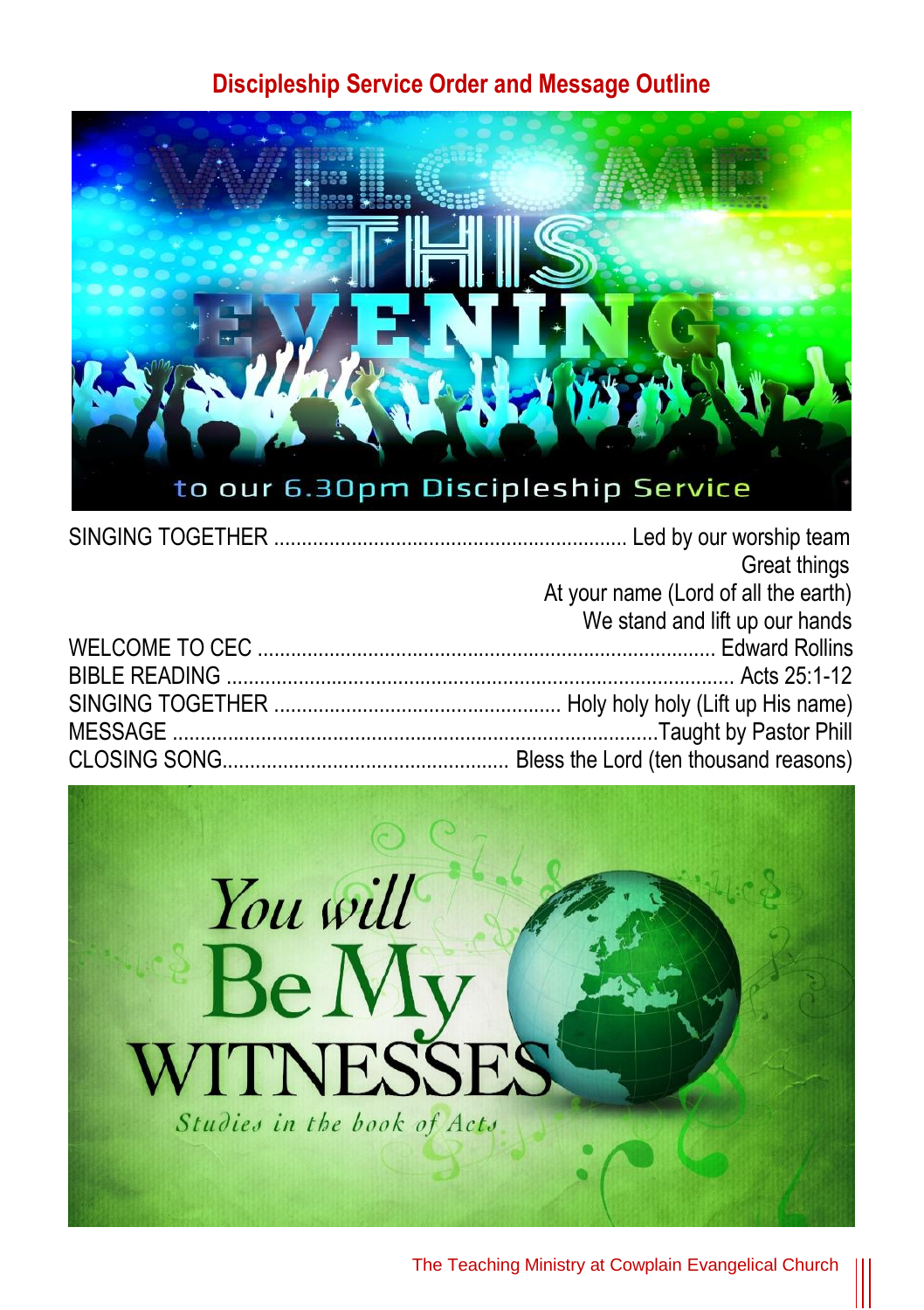## **You will be my witnesses#70 Standing strong Acts 25:7-12**

# **Introduction**

**1. The \_\_\_\_\_\_\_\_\_\_\_\_\_\_\_\_\_\_\_\_\_\_\_ plotted.** Acts  $25:1-3$ 

Acts 25:4

**Spiritual principle 1. The hatred of religious people toward**

2 Peter 2:1-2

**\_\_\_\_\_\_\_\_\_\_\_\_\_\_\_\_\_\_.** 

Spiritual principle 2. The binding power of \_\_\_\_\_\_\_\_\_\_\_\_\_\_\_\_.

John 8:30-34

**Spiritual principle 3. The \_\_\_\_\_\_\_\_\_\_\_\_\_\_\_\_\_\_ of God.**

Lamentations 3:37-38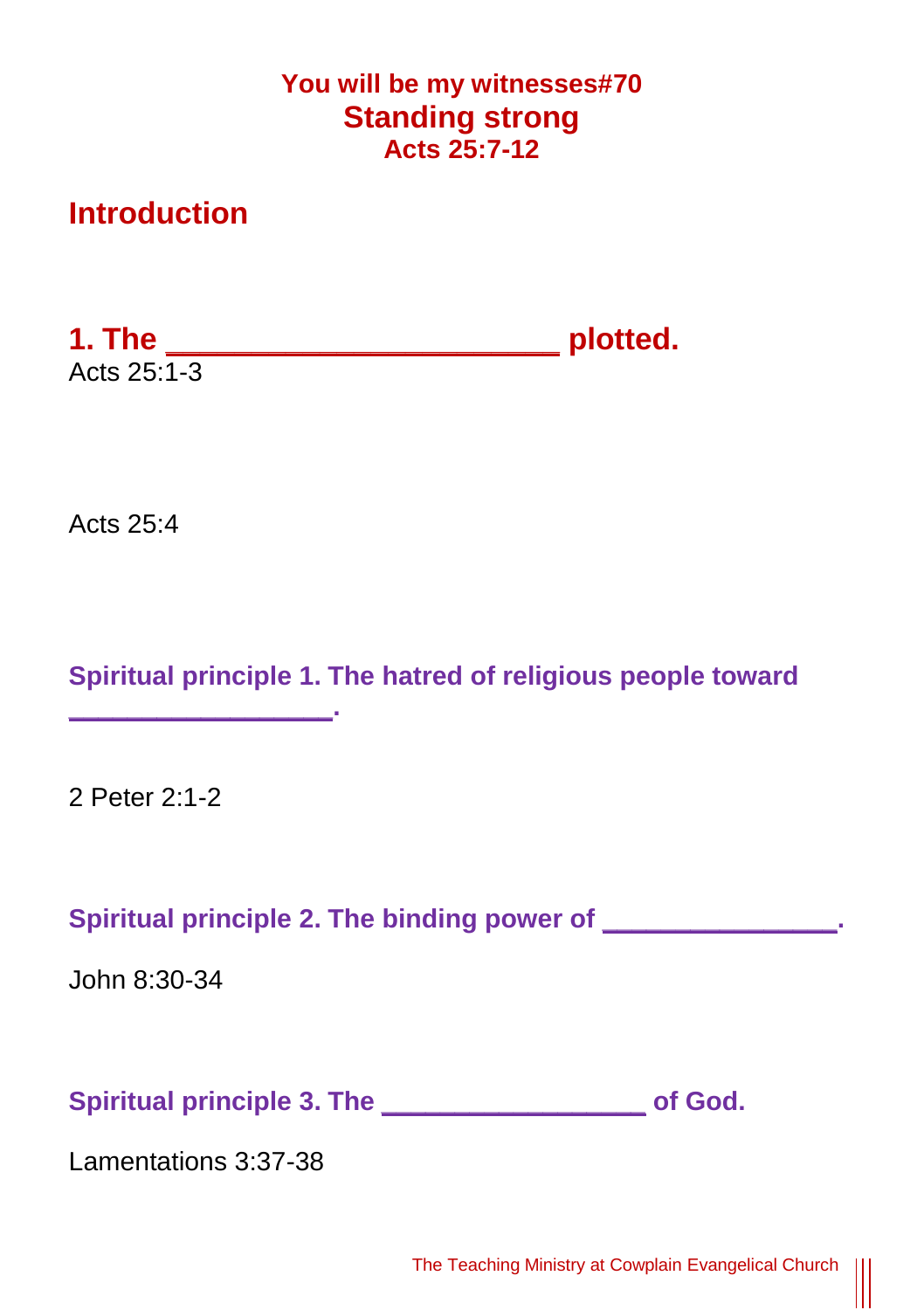**2. The \_\_\_\_\_\_\_\_\_\_\_\_\_\_\_\_\_\_\_\_\_\_\_ presented.**

## **Spiritual principle 4. The typical pattern of \_\_\_\_\_\_\_\_\_\_\_\_\_\_\_\_\_\_ from the world.**

Matthew 5:11

**3. The \_\_\_\_\_\_\_\_\_\_\_\_\_\_\_\_\_\_\_\_\_\_\_ of proof.** Acts  $25:7$ 

**Spiritual principle 5. The power of an innocent and blameless Christian \_\_\_\_\_\_\_\_\_\_\_\_\_\_\_\_\_\_\_\_\_\_\_\_.**  1 Peter 3:14-16

# **Spiritual principle 6. Christianity, for all time, stands**

1 Peter 2:12-14

**\_\_\_\_\_\_\_\_\_\_\_\_\_\_\_\_\_\_.** 

Acts 25:8

Acts 25:9